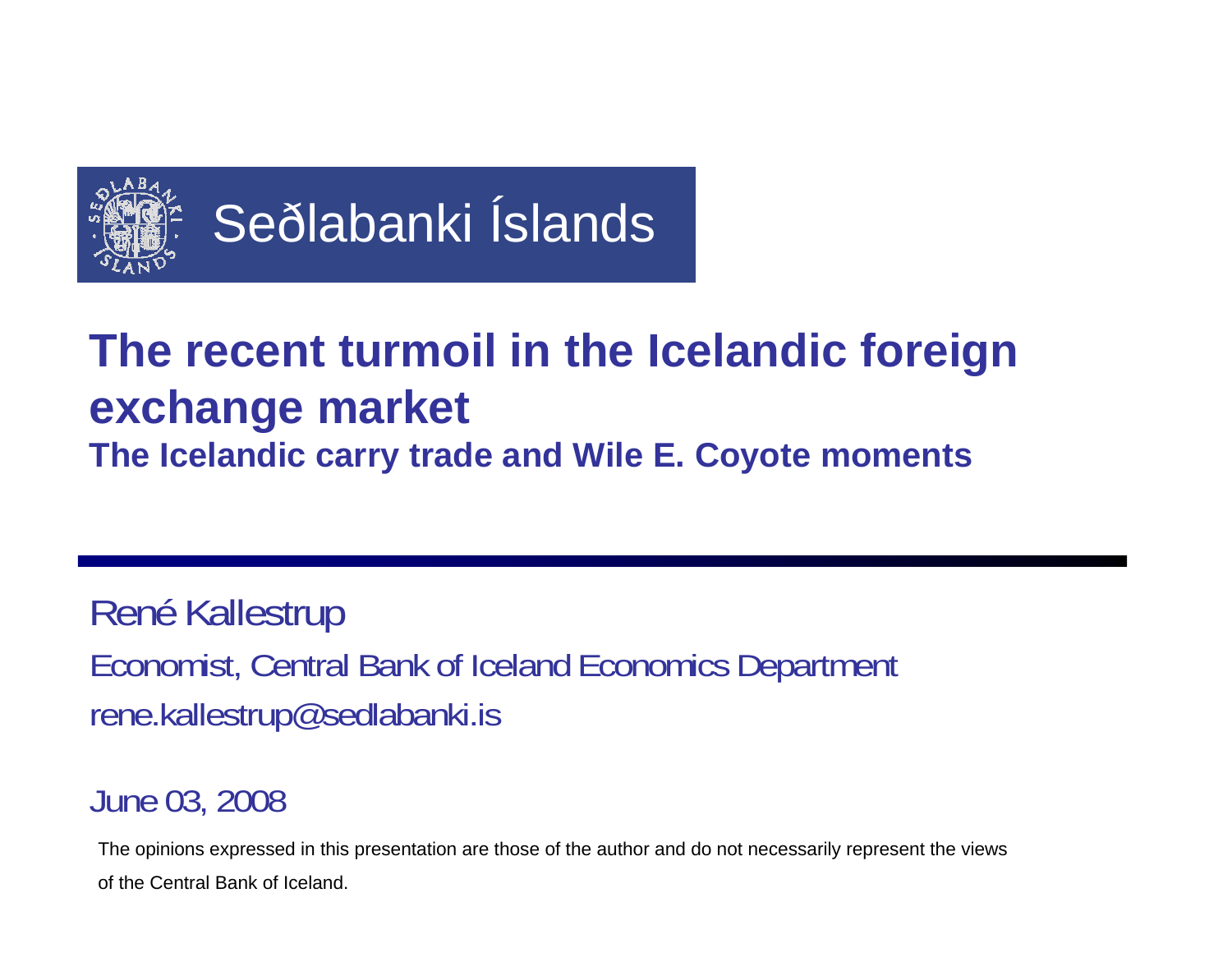Source: Bloamberg.

110

Aug-07

170



Icelandic exchange rate index

Daily data, August 2007 - March 2008

1g- Sep- Oct- No*v*- Jan- Feb- Mar- May- Jun- Jul-<br>7 07 07 08 08 08 08 08 08

exchange rate jump?

# **Motivation**



**Extracting** information about the expected exchange rate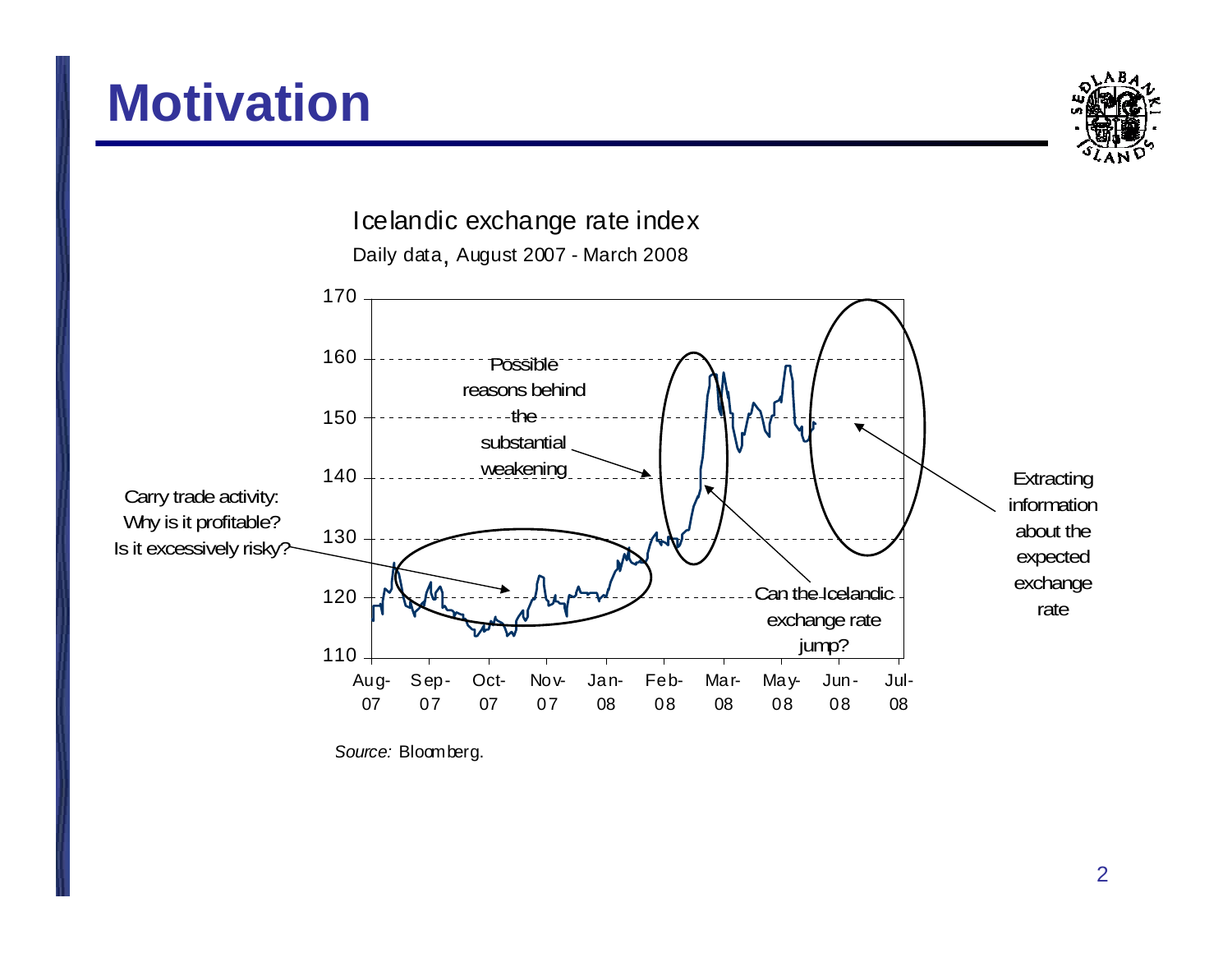# **1. What is a currency carry trade?**



### •A currency carry trade:

- Usually defined as a leveraged positions where borrowing at a low interest rate in one currency and buying a higher-yielding asset in another
- • Other related strategies:
	- Retail investors purchasing higher-yielding assets in foreign currency
	- Icelandic households borrowing in lower-yielding currencies (mortgages, etc.)

[Focus is often on leveraged positions since they are more likely to be unwound quickly when market turbulence occurs]

### Factors underpinning carry trades:

- large interest rate spreads
- low exchange rate volatility (since large changes in FX are not expected)
- •global risk appetite (related to low volatility)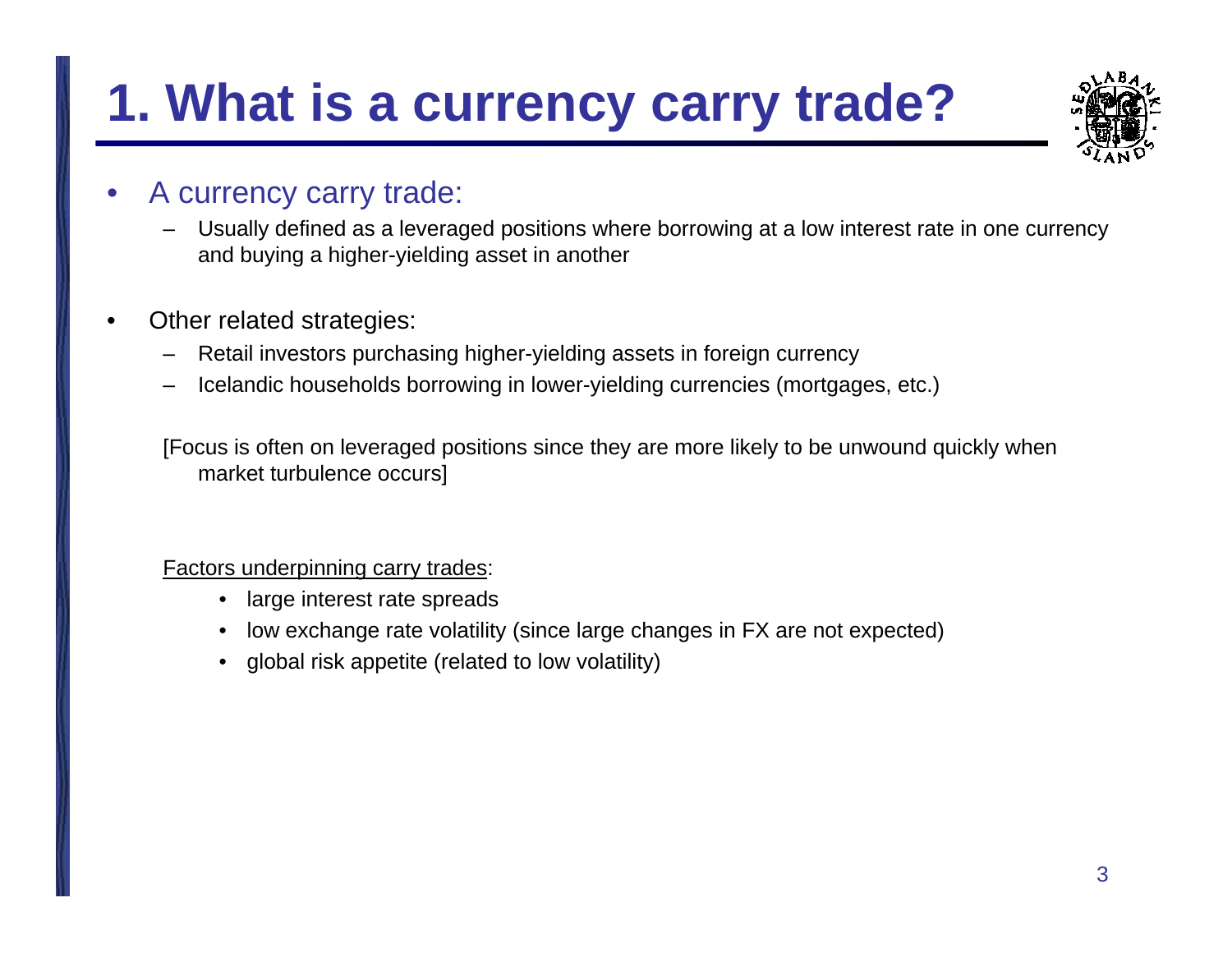

- • A few technicalities …
	- The **covered interest rate parity** follows from an assumption of no-arbitrage condition (in absence of capital controls and asymmetric default risks):

 $I^{EUR} = I^{ISK} + ([1/F_{0.1}] - [1/S_0]) / [1/S_0]$ 

- S is the spot price of ISK per EUR and F is the forward exchange rate. Hence, high-yielding currencies trade at a discount  $(F > S)$  whereas low yielding currencies trade at a premium  $(F < S)$ 
	- $\bullet$ I<sup>EUR</sup> money market rates are not available to Icelanders
	- I<sup>ISK</sup> money market rates are not available risk-free to foreigners •

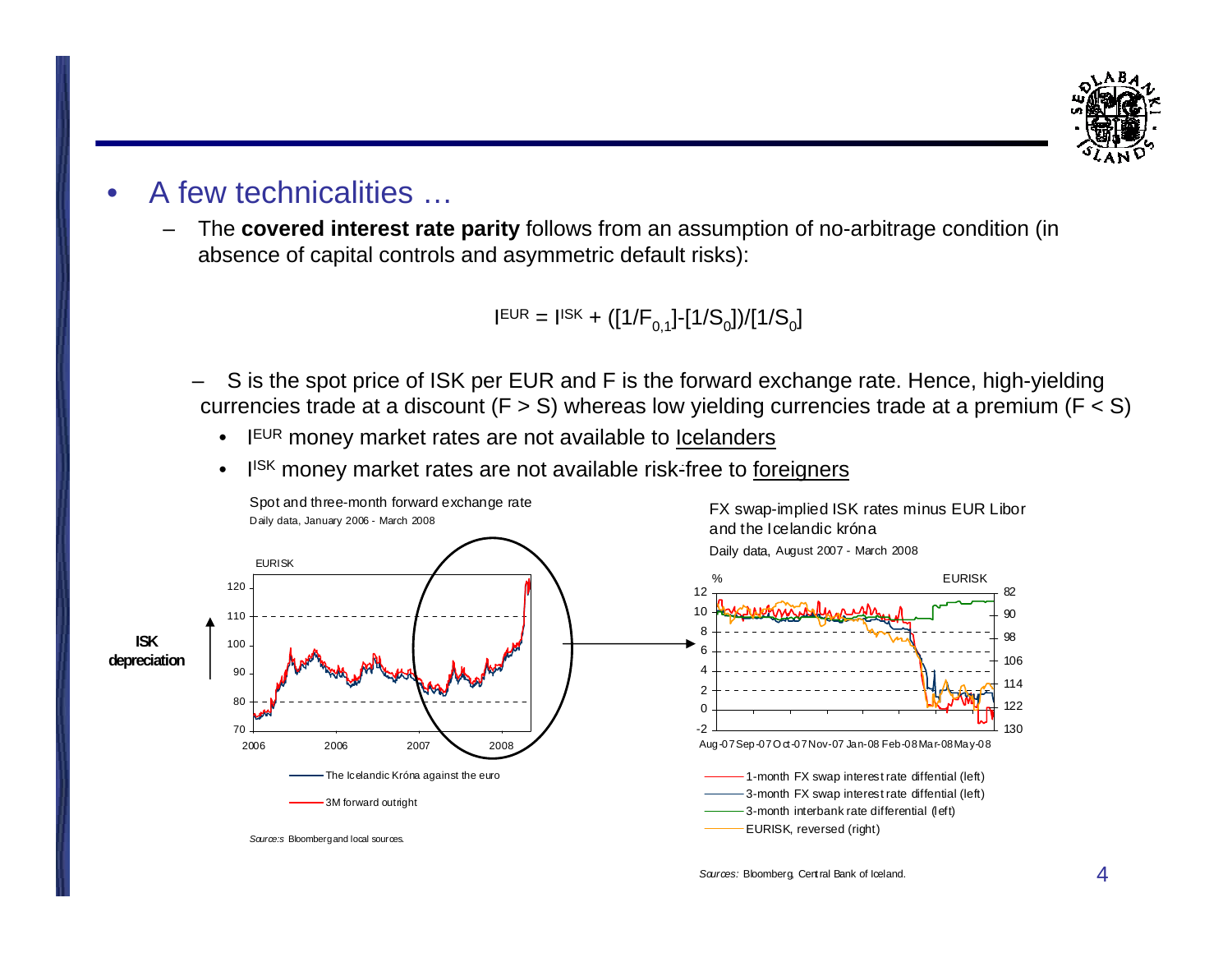

 The **uncovered interest rate parity** (UIP) states that the expected return should be equal on two different currencies' interest rates, expressed in terms of a common currency (but not covered for the exchange rate risk on the forward market)

 $I^{EUR} = I^{ISK} + ([1/E(S_1)] - [1/S_0]) / [1/S_0]$ 

- According to UIP high-yielding currencies should depreciate against low-yielding currencies. **Empirical evidence** suggests a **failure of this parity**.
- Higher-yielding currencies tend to appreciate (and not depreciate) on average, and the carry trade has been very popular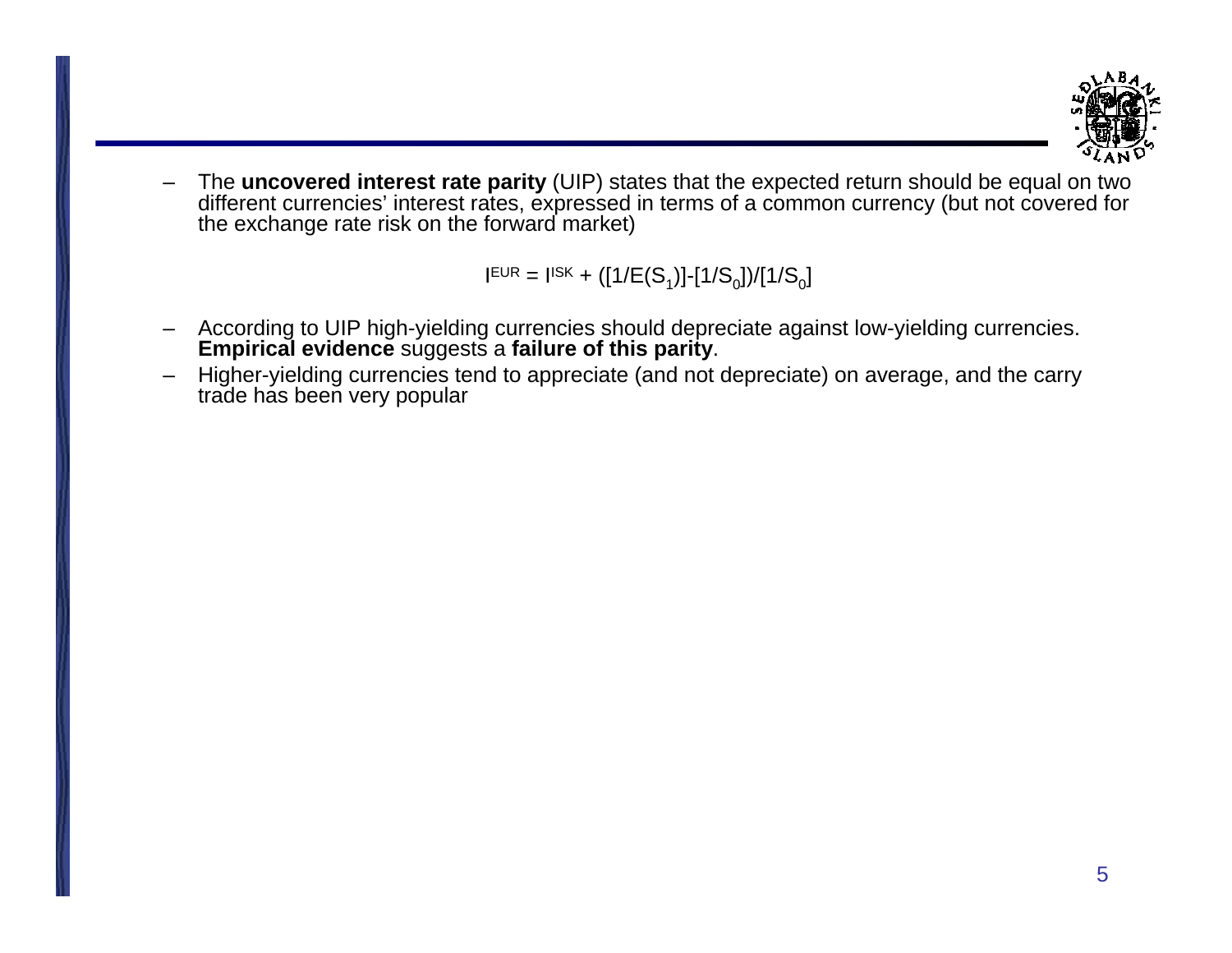# **2. Is the carry trade profitable?**



#### •Ex-ante total return:

 Expect the return on the interest-rate differential to be larger than an unfavourable exchange rate movement. Hence, the UIP is not expected to hold

### •Ex-post total return:

- 1. Borrow in low-yielding currencies … inconvenient (the traditional carry trade)
	- $\,$  Return = I<sup>ISK</sup> I<sup>EUR</sup> + ([1/S<sub>1</sub>]-[1/S<sub>0</sub>])/[1/S<sub>0</sub>]
	- The interest rate differential plus the appreciation of the ISK in terms of the EUR
- 2. Positions through currency forward contracts (the derivatives carry trade)
	- The investor is selling forward currencies that trades at a forward premium and buying forward currencies that are trading at a forward discount. It function like a short position in the EUR and long position in ISK.
	- Return = ([1/S<sub>1</sub>]-[1/F<sub>0,1</sub>])/[1/S<sub>0</sub>]

The returns from the two different strategies are equal if the covered interest rate parity holds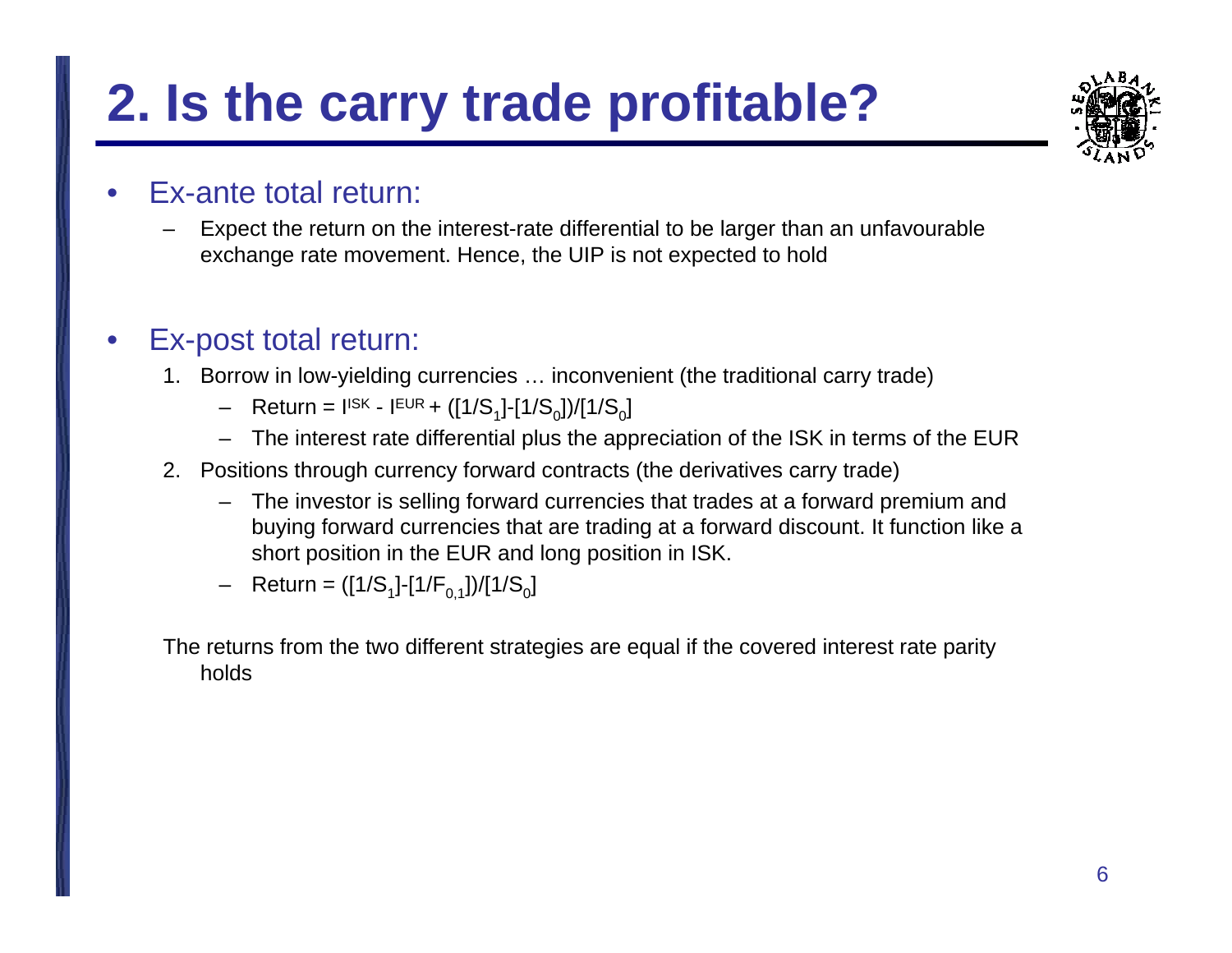

Spot return (per JPY) $<sup>1</sup>$ </sup> August 2007 - May 2008



## Spot return:

The total

carry return:





#### *Sources:* Bloomberg and author's calculations Calculated as the sum of interest rate diffentials and the percentage change in the target currency's bilateral exchange rate against the Japanese yen.

### Carry return (spot + interest rate differential) April 2001 - May 2008



*Source:* Bloomberg.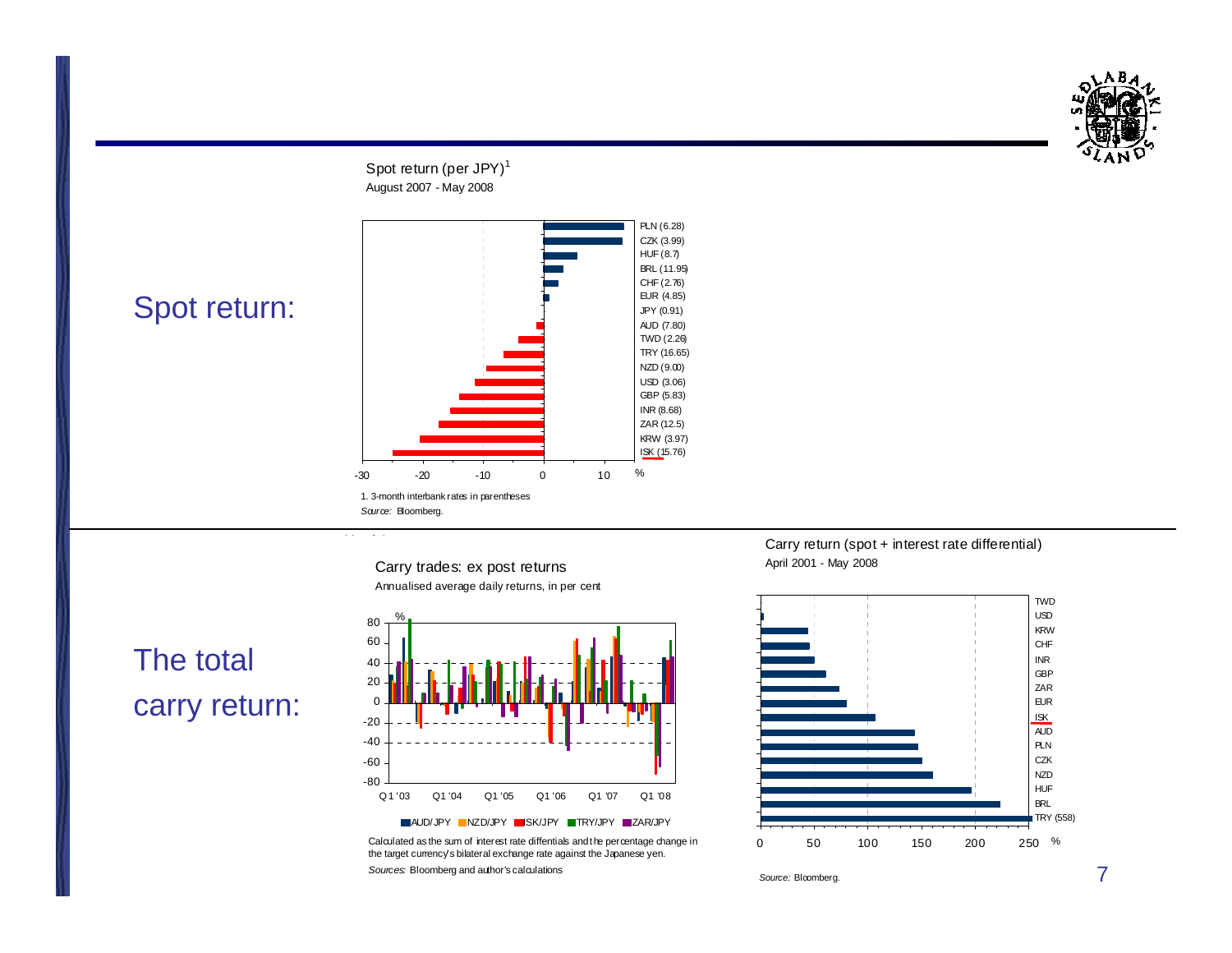# **3. Liquidity risk and skewness**



### •Two concepts of liquidity risk<sup>1</sup>

Market liquidity risk

- – The ease with which one can raise money by selling an asset
	- $\bullet$ a) Bid-ask spread
	- •b) Market depth
	- •c) Market resiliency

Funding liquidity risk

- The ease with which one can raise money by borrowing using an asset as collateral
	- When funding liquidity is tight, traders become reluctant to take positions



1. Source: Brunnermeier (2008)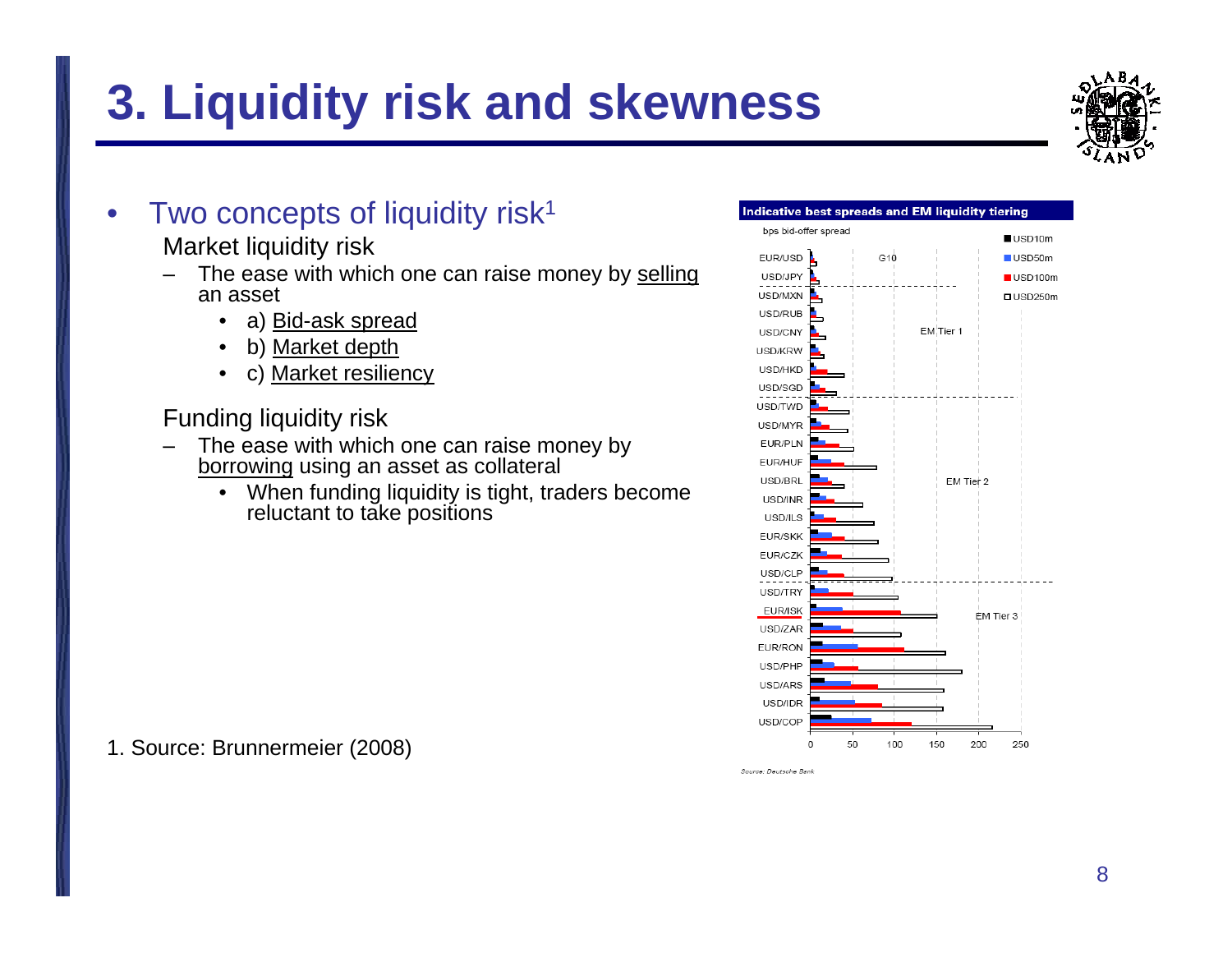

Carry trade:

In case of adverse price movements, (leveraged) investor may forced to be unwound a derivatives position (it leads to pro-cyclical market dynamics). This is not the case with favourable price movements.

- It means that the historical distribution is expected to be skewed towards depreciation of high-yielding currencies appreciation of low-yielding currencies.
- The asymmetry in the return distribution is consistent  $_{2.0}$ with carry trades



EUR ∎USD

*Sources:* Bloomberg and auther's calculations.

- – The **build-up of** carry positions results in strengthening target currencies and weakening funding currencies
- – Changes in interest rate expectations or volatility lead to an **abrupt unwinding of carry trades** and target currencies tend to depreciate and funding currencies to appreciate sharply.
- –**Up by the stairs and down by the elevator**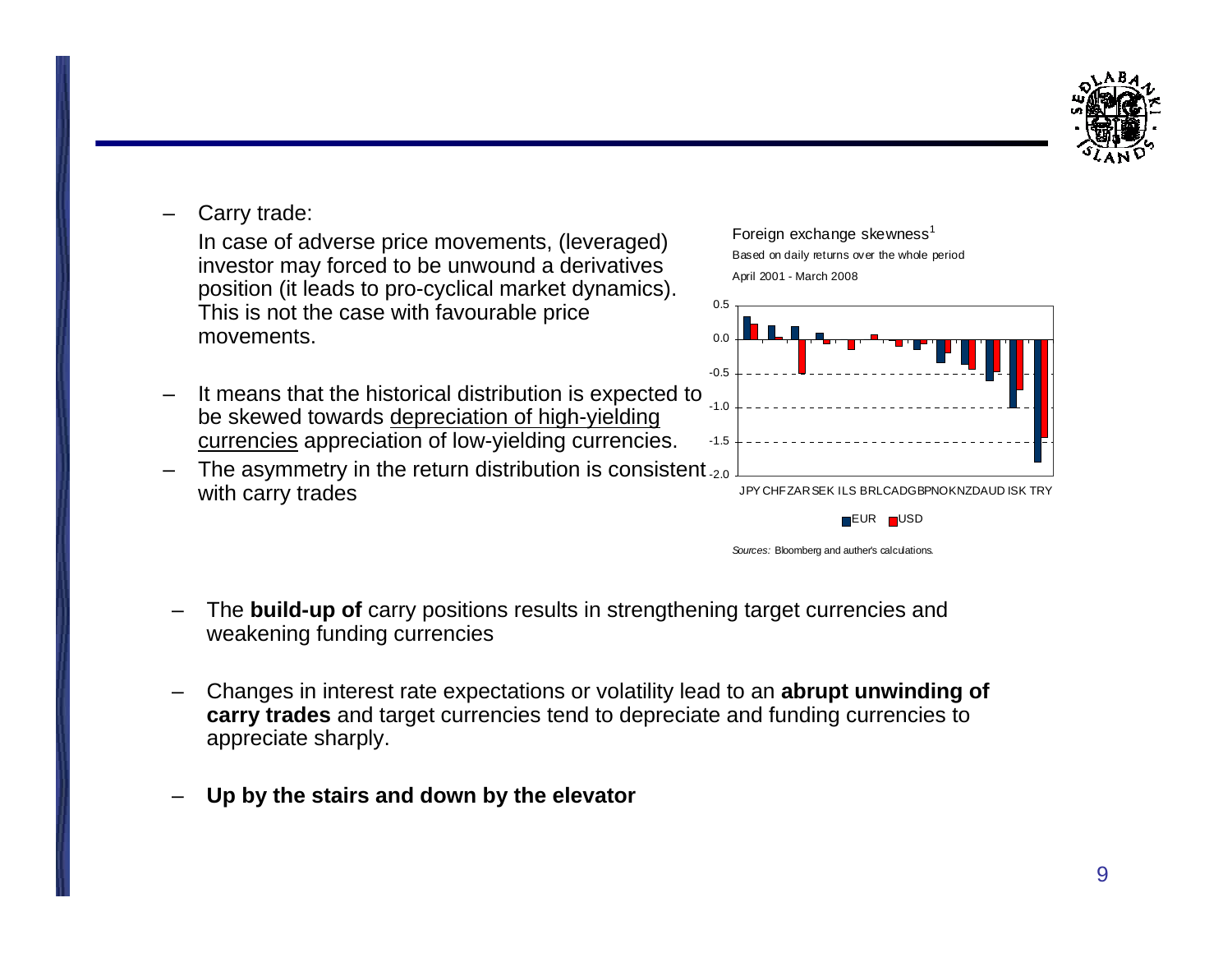## **4. The Icelandic Wile E. Coyote moment**

- An economy can live with macroeconomic imbalances for years if by chance nothing triggers a crisis. But given these vulnerabilities, there are many possible crisis triggers.
- Vulnerabilities according the CBoI's Financial Stability report 2007



#### Table 1 Main vulnerabilities





– The Icelandic 2008 trigger: A sudden re-evaluation of risks associated with the three commercial banks amid the global credit crisis

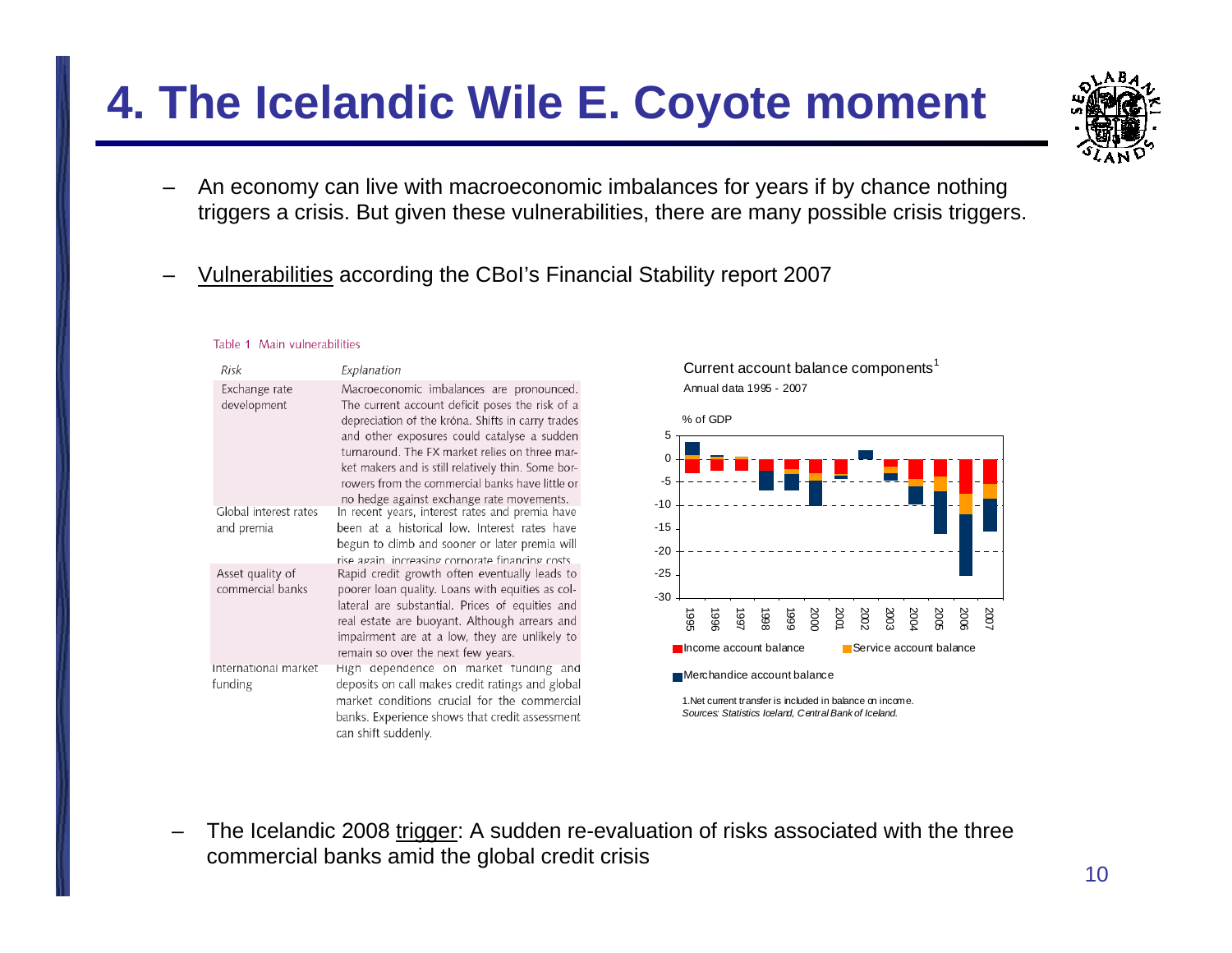

- • The Icelandic currency swap and Eurobond market …
	- Issuers of Eurobonds receive EUR (at issuance) and pay Euribor through a **broker**, who normally hedge his risk using a cross-currency basis swap
	- However, brokers decided to roll-over their future obligations on a short-term basis betting on
		- A more less negative cross-currency basis spreads in the future
		- •Policy rate hikes by the central bank
		- •A liquidity FX swap market
	- Icelandic market makers became reluctant to give away their EUR, and thus priced themselves out of the market. They stopped market making in cross-currency basis-swaps in March 08'. As a result carry on the ISK evaporated



Source: Central Bank of Iceland.

Source: Central Bank of Iceland

Source: Central Bank of Iceland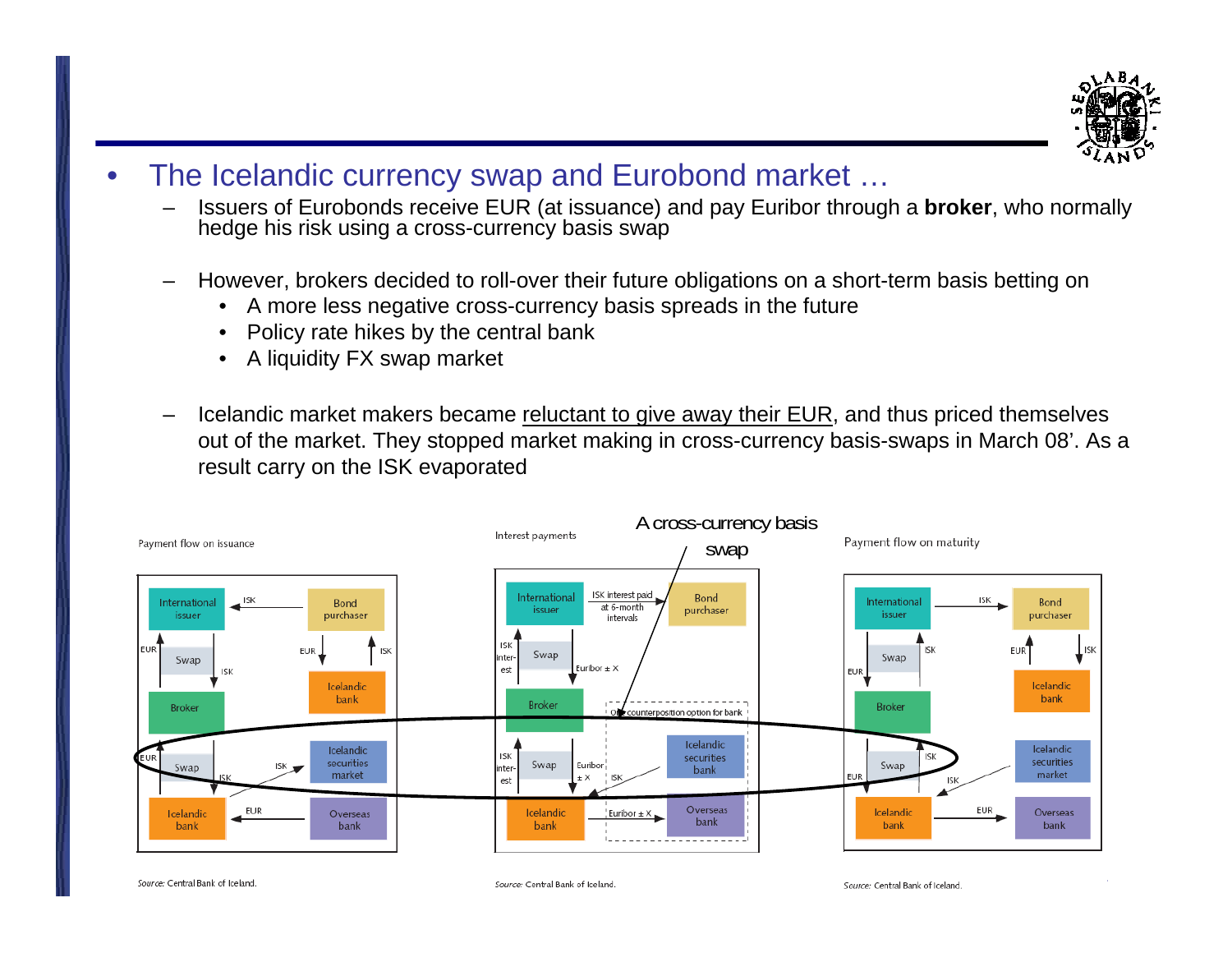

 Because the FX swap market has been the principal channel for the ISK carry trade, a narrowing FX swap rate differential reduced position-taking in the króna

### Krugman (2007):

 "*If markets are failing to take the required future fall of the [exchange rate] into account, they will eventually have a Wile E. Coyote moment, when they look down and realize that nothing is supporting the currency. At that point the [exchange rate] will plunge."*

 $\ddot{\phantom{a}}$ 

Road Runner cartoons*:* Wile E. Coyote run off a cliff



FX swap-implied ISK rates minus EUR Libor and the Icelandic krónaDaily data, August 2007 - March 2008

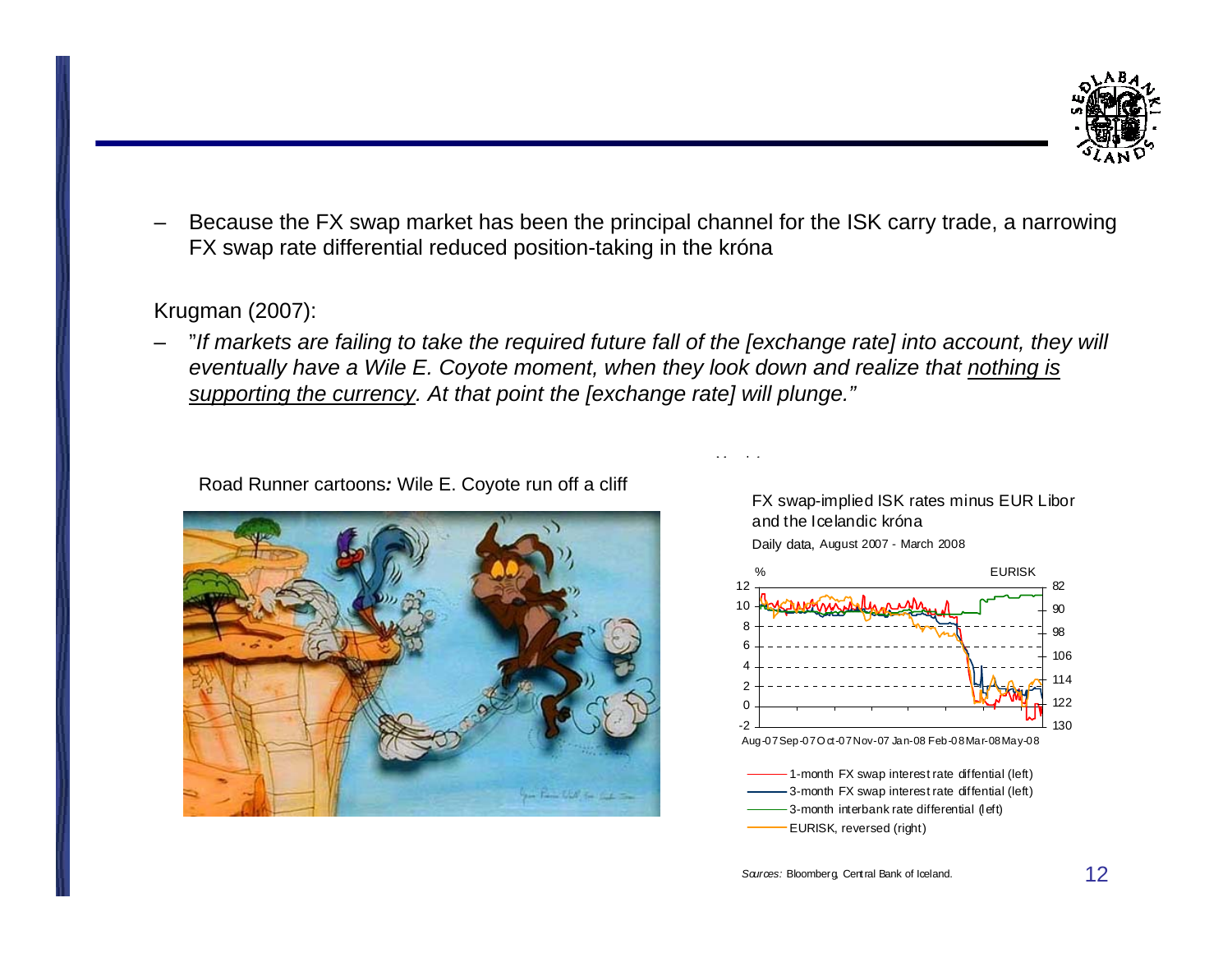## **5. Can the Icelandic exchange rate jump?**



•Four (in)famous abrupt changes in the ISK (daily data):



The Icelandic króna against the euro April 2001 - May 2008, level and daily returns

*Source: The Central Bank of Iceland.*

- No 1. The Fitch 2006 report (21/22 February, 2006)
- No 2. The ISK-EUR FX swap rate differential is close to zero (17 March, 2008)
- No 3. The Central Bank of Iceland raises the policy rate by 125bp (25 March, 2008)
- No 4. The CBoI concludes Nordic swap facility arrangements (16 May, 2008)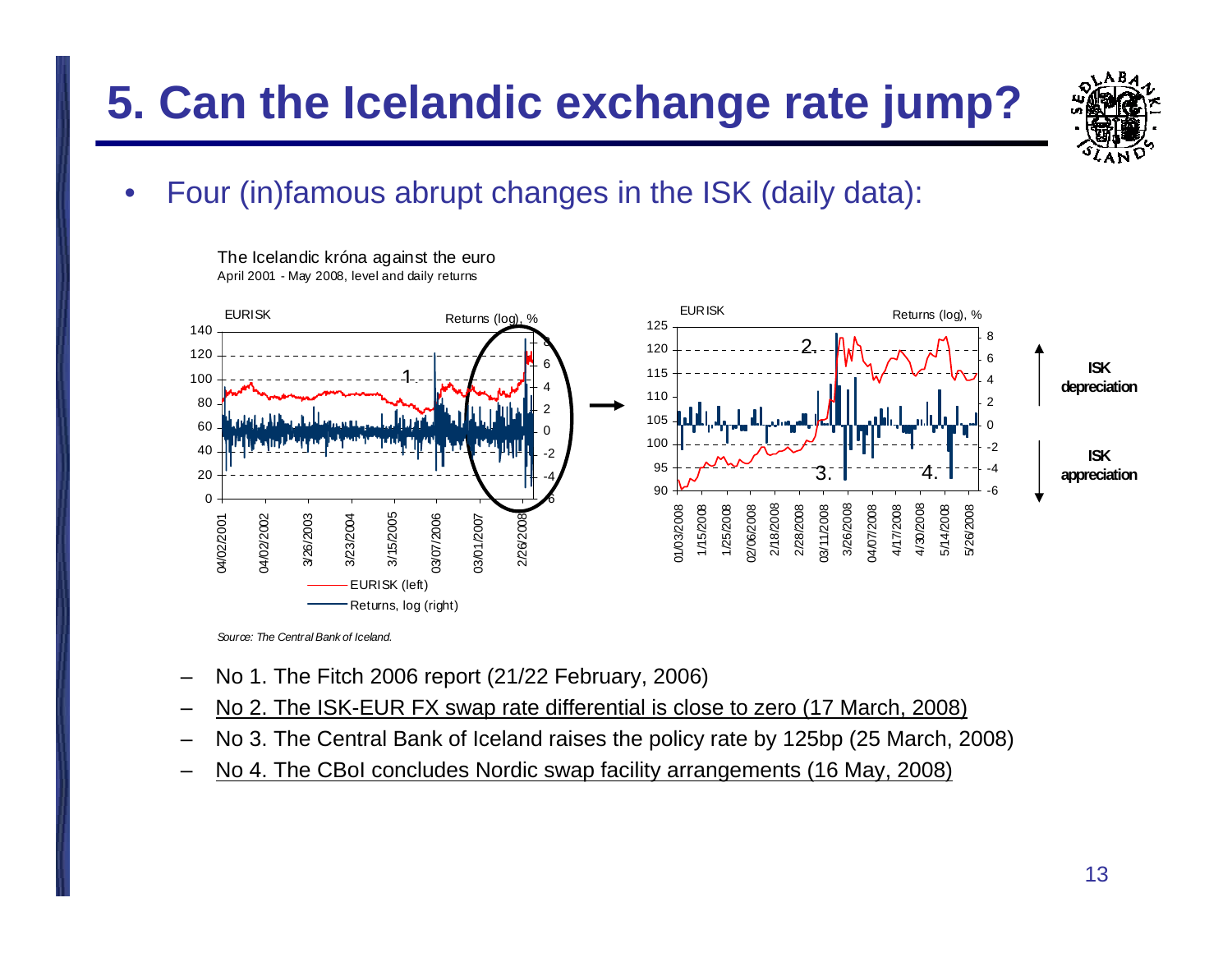

– When sentiment changes sharply, it seems to have a greater impact on the Icelandic króna than in more liquid foreign exchange markets. It may result in something that resembles a jump in daily data (also close to being the case intra-day)



Five minutes intervals

Intra-day exchange rate movement (2008)

*Sources:* Bloomberg

Daily turnover in the Icelandic interbank FX market Daily data, April 2006 - April 2008



Source: Central Bank of Iceland.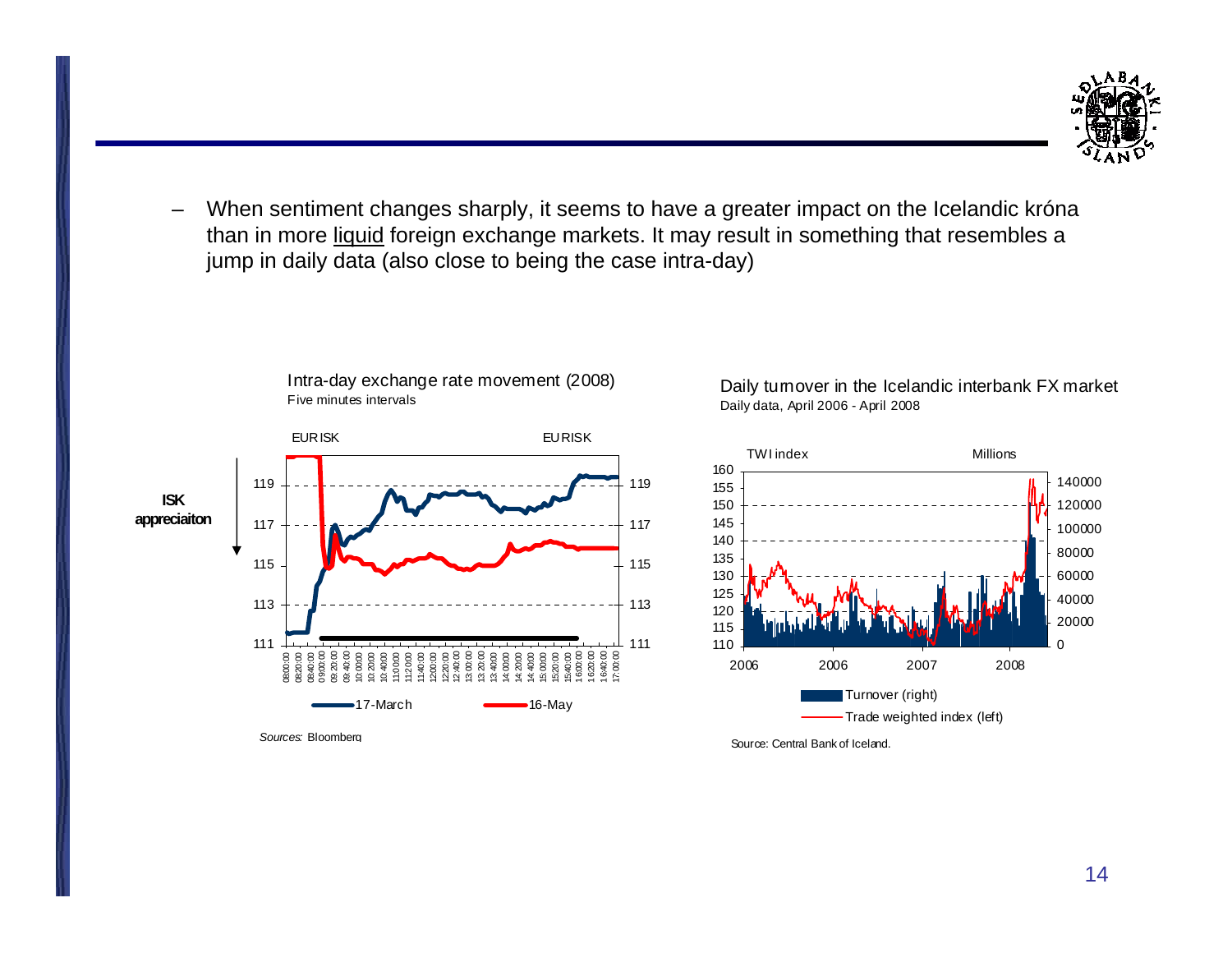## **6. How do investors assess currency risk?**



### •**Return relative risk: Ex post (realised) measures**

- Carry return sharpe ratio is the average annual excess return divided by the annualised standard deviation
- Carry return sortino ratio
- Carry return calmar ratio is the annualised excess return relative to the drawdown (downside) risk, which is the largest difference between a high and a low of the exchange rate.

### **Currency-specific carry trades**

- The payoffs are very volatile… and negative for extended periods
- Strategy known as "<u>picking up peenies in front of a truck</u>"

#### –**Diversification of the carry strategy**

- There are large gains from diversifying the carry trade across currencies - large increase in the sharpe ratio
- A diversified carry trade can be seen as maximizing the returns on a portfolio given a tolerance for risk

| Risk ratios |  |
|-------------|--|
|             |  |

Daily data, April 2001 - May 2008



**Sharpe Bortino Calmar** 

*Source:* Bloomberg.

|                                       | <b>AUDJPY</b> | <b>NZDJPY</b> | <b>ISKJPY</b> | TRYJPY   | <b>ZARJPY</b> | PORTJPY* |
|---------------------------------------|---------------|---------------|---------------|----------|---------------|----------|
| Average Annual Excess Return:         | 13.2%         | 14.2%         | 10.6%         | 30.0%    | $8.0\%$       | 15.7%    |
| <b>Annualized Standard Deviation:</b> | 12.6%         | 13.9%         | 15.0%         | 20.7%    | 19.6%         | 12.6%    |
| Sharpe Ratio:                         | 1.05          | 1.02          | 0.71          | 1.45     | 0.41          | 1.24     |
| <b>Annualized Downside Deviation:</b> | 9.2%          | 10.1%         | 10.8%         | 14.7%    | 14.3%         | 9.1%     |
| Sortino Ratio:                        | 1.43          | 1.42          | 0.98          | 2.03     | 0.56          | 1.72     |
| Maximum Drawdown:                     | 15.7%         | 19.2%         | 32.9%         | $22.2\%$ | 30.6%         | 20.8%    |
| Calmar Ratio:                         | 0.84          | 0.74          | 0.32          | 1.35     | 0.26          | 0.75     |

\* Long the AUD, NZD, ISK, TRY and ZAR (equally weighted) against the JPY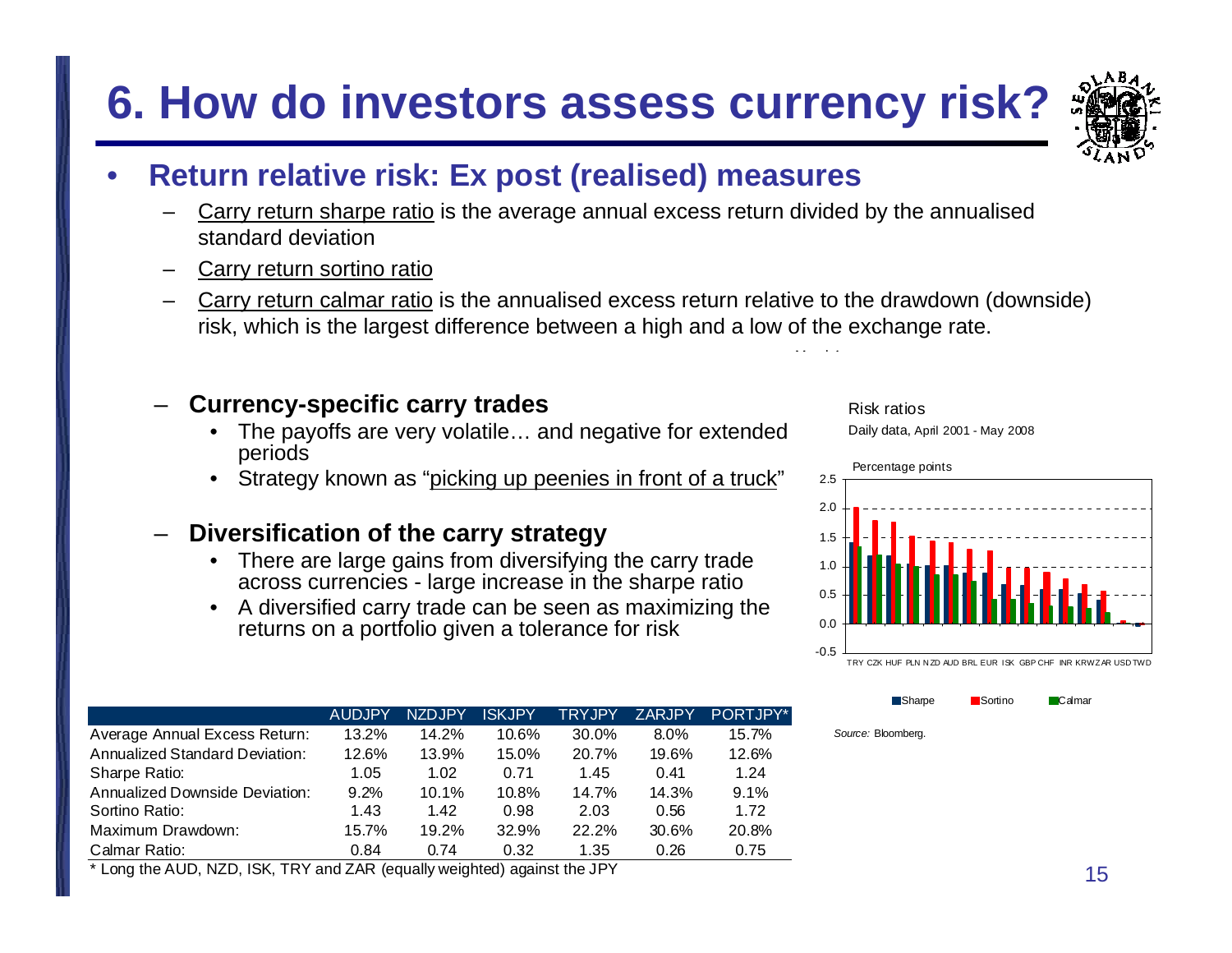

### Ex ante measures

Carry-to-risk ratios

January 2006 - May 2008 (indicative prices)

- • Carry-to-risk ratios: e.g. 3-month interest rate differential divided by the 3-month implied volatility
- •Risk reversals: Foreign exchange option traders use risk reversals to reflect the expected skewness in the distribution. Market participants are willing to pay more for protection against an ISK depreciation than an appreciation



Risk-reversals and interest rate diffential 30 May 2008



Risk-reversal (against the USD), 25-delta (3-months)

*Sources:* Bloomberg, Investment banks.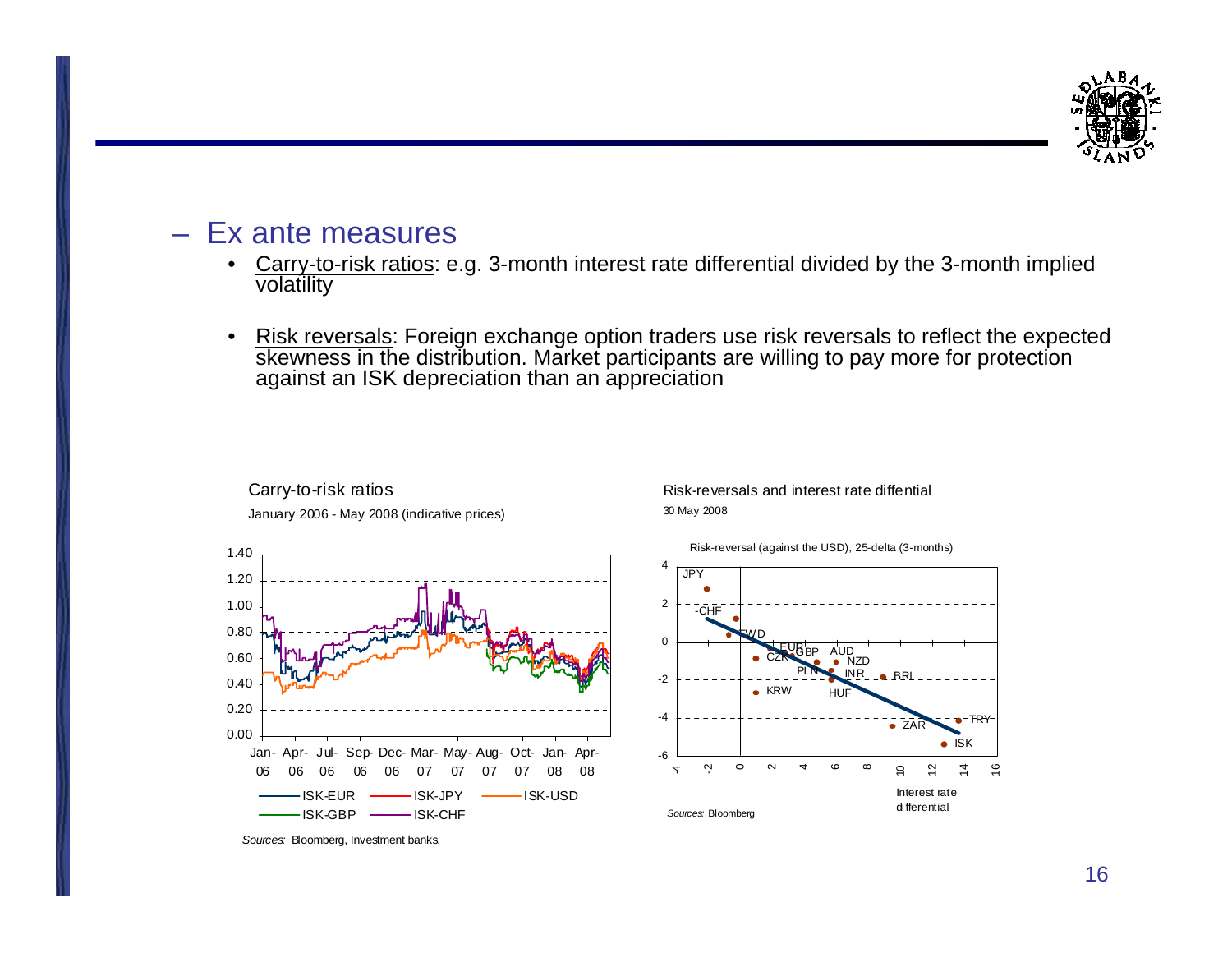

### •Implied volatility

- One-month (at-the-money) implied volatility is the market's estimate for realised one-month volatility in one month's time
- The depreciation of the Icelandic króna in 2008 resulted in a spike in volatility; one-month implied volatility reached 35% and bid-ask spreads widened significantly
- Implied volatilities tend to follow historical volatilities
- A depreciation of the Icelandic króna is correlated with a rise in implied volatility (and vice versa)

#### •Risk-reversals and carry trades

- Market perception is tilted towards a depreciation of the ISK
- The price of risk-reversals (crash insurance) increases with interest rate differential and past losses. It suggest carry traders are afraid of these losses

EURISK implied volatility Daily data, July 2005 - March 2008



*Source:* Bloomberg.



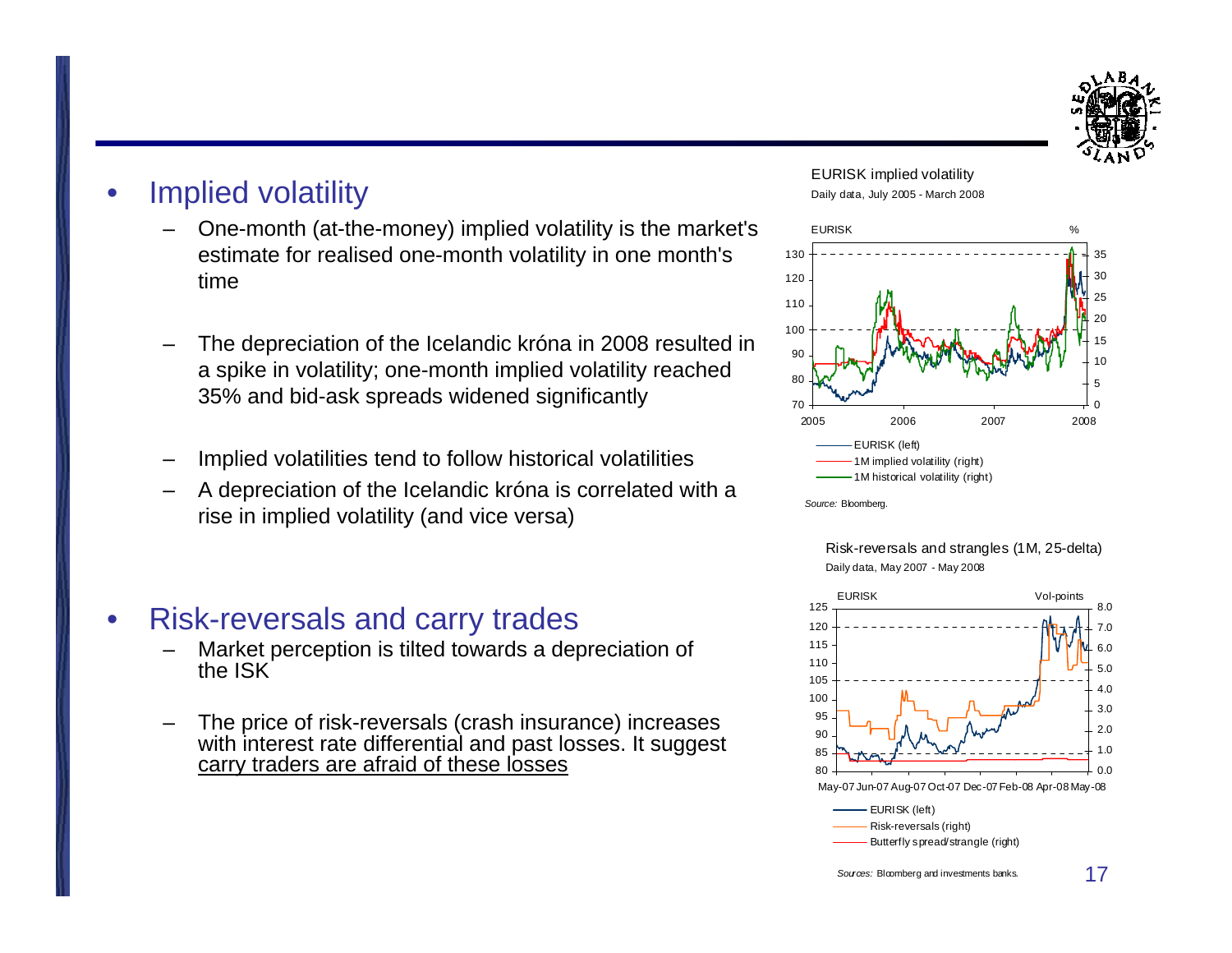## **7. The expected future exchange rate …**

- – Option quotes can be used to extract a riskneutral probability distribution for the one-month ahead exchange rate
	- • Implied volatilities provide a measure of the standard deviation of the distribution.
	- • Risk-reversals are a measure of the skewness.
- –The accuracy of the PDF depends on the <u>quality</u> of the quoted option prices

1M EURISK risk-neutral probability functions<sup>1</sup>



1. 25-delta risk reversal: 3.25 (7.25), 25-delta butterfly spread: 0.60 (0.65) at-the-money Implied volatility (mid): 16.50 (33.5), forward rate: 97.87 (119.8), Interest rate: 14.088 (15.36). Volatility smile fitted according to Malz (1997).

Sources: Bloomberg, Investment banks, auther's calculations.

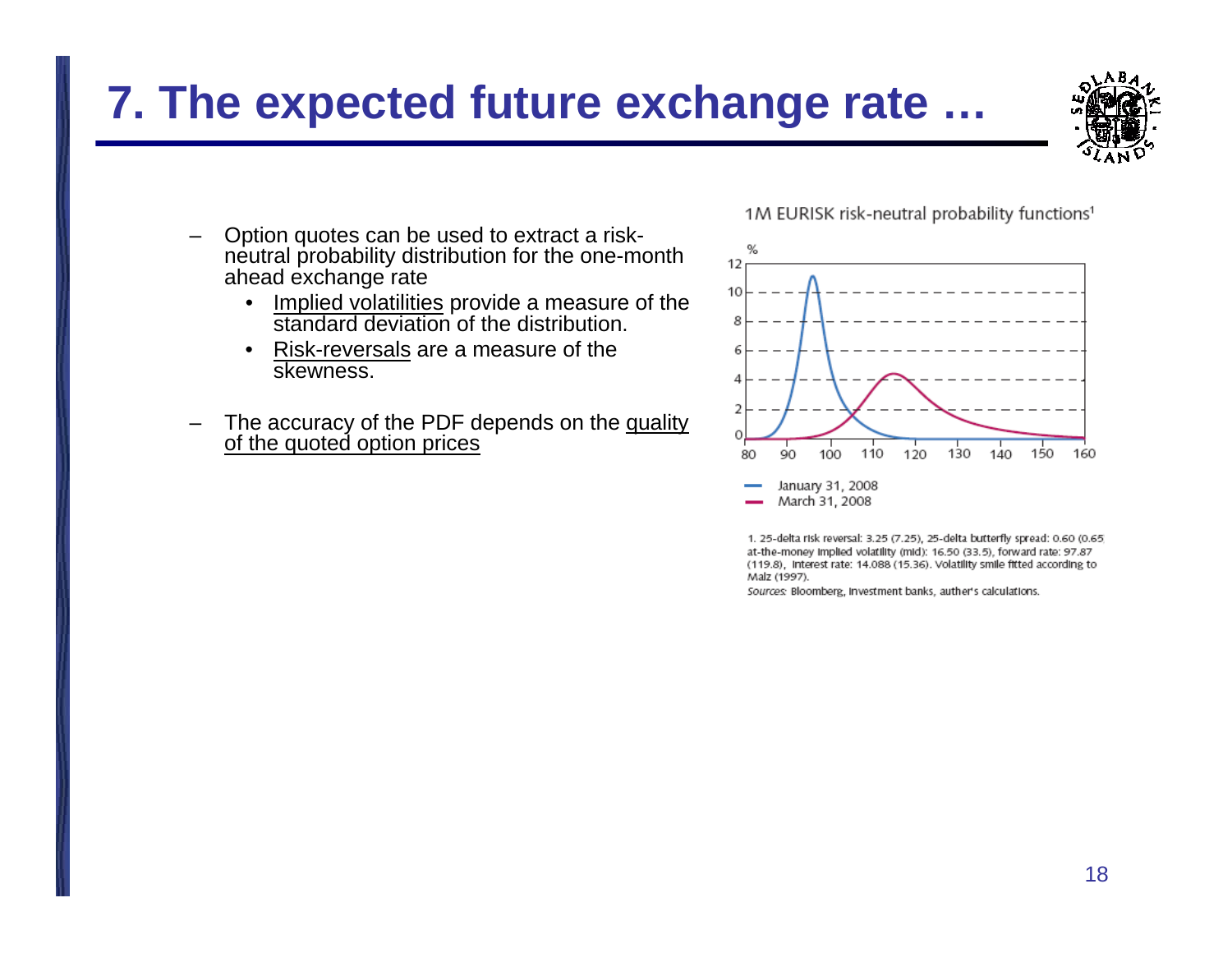## **8. When the music stops ...**



## **Carry trades, flight-to-safety and the children's game of musical chairs**

 "*Those who stand aside face a loss of market share, perhaps lasting for a protracted period, before they can be proved right. In the words of Charles Prince (UBS), if the music is playing, they more or less have to dance*."

### Caballero et al. (2008):

- " *… when the music stops, only one child will be left without a seat. However if the children are confused about the rules and each is convinced that he will be the one left without a seat, chaos may erupt. Kids may start grabbing on to chairs, running backwards, etc…The [subprime shock] at the end of the day is a small shock; it is only the actions of panicked investors that have made it large. The standard recipe in such a flight-to-quality scenario is for central banks to convincingly promise large liquidity injections in the event of a meltdown*"
- The Eurobond market became too large to handle when access to cheap foreign liquidity dried up
- The exchange rate is likely to remain volatile unless high-yielding "low-risk" assets are made available:
	- CDs and government bonds
	- The FX swap market is kick-started
		- The Icelandic banks secure enough foreign liquidity
		- The Central Bank acts as a liquidity provider of foreign currency